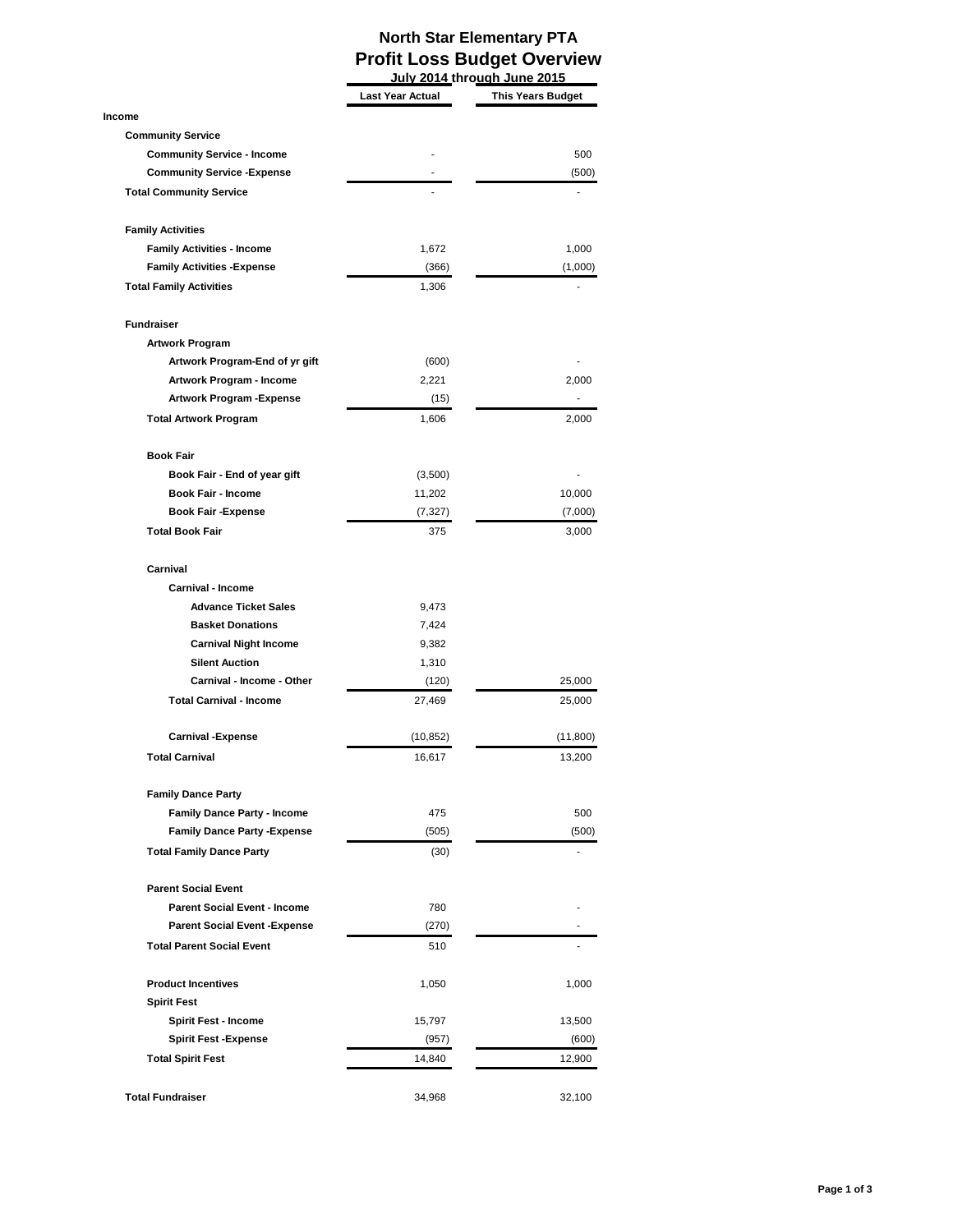## **North Star Elementary PTA Profit Loss Budget Overview July 2014 through June 2015**

|                                    | <b>Last Year Actual</b> | <b>This Years Budget</b> |
|------------------------------------|-------------------------|--------------------------|
|                                    |                         |                          |
| <b>Interest Income</b>             | 7                       | 7                        |
| Membership                         |                         |                          |
| Membership - Income                | 2,884                   | 2,800                    |
| <b>Membership-Expense</b>          | (1, 466)                | (1,500)                  |
| <b>Total Membership</b>            | 1,418                   | 1,300                    |
| <b>Spirit Wear</b>                 |                         |                          |
| <b>Spirit Wear - Income</b>        | 10,422                  | 8,000                    |
| <b>Spirit Wear - Expense</b>       | (9,287)                 | (6,400)                  |
| <b>Total Spirit Wear</b>           | 1,135                   | 1,600                    |
| <b>Staff Appreciation</b>          |                         |                          |
| <b>Staff Appreciation - Income</b> | 2,039                   | 750                      |
| <b>Staff Appreciation -Expense</b> | (2,356)                 | (2,250)                  |
| <b>Total Staff Appreciation</b>    | (317)                   | (1,500)                  |
|                                    |                         |                          |
| Yearbook                           |                         |                          |
| Yearbook - Income                  | 8,160                   | 8,550                    |
| Yearbook - Expense                 | (7, 245)                | (7,500)                  |
| <b>Total Yearbook</b>              | 915                     | 1,050                    |
| <b>Total Income</b>                | 39,432                  | 34,557                   |
| <b>Expense</b>                     |                         |                          |
| <b>Academic Competition</b>        |                         |                          |
| <b>Math Olympiad</b>               | 99                      | 109                      |
| <b>National Geography Bee</b>      | 100                     | 100                      |
| <b>Spelling Bee</b>                | 128                     | 130                      |
| <b>Stock Market</b>                | 175                     | 175                      |
| <b>Total Academic Competition</b>  | 502                     | 514                      |
| <b>Charitable Assistance</b>       | 206                     | 500                      |
| <b>Copy/Printing</b>               | 97                      | 500                      |
| <b>Family Fitness</b>              |                         | 50                       |
| <b>Field Day</b>                   | 413                     | 375                      |
| <b>Fifth Grade Activities</b>      | 962                     | 1,200                    |
| <b>Garden Committee</b>            | 447                     | 500                      |
| <b>Health and Wellness</b>         | 137                     | 200                      |
| <b>Instructional Support</b>       | 2,159                   | 2,000                    |
| Insurance                          | 179                     | 190                      |
| <b>Post Office</b>                 |                         | 100                      |
| Programs                           |                         |                          |
| <b>ARC</b>                         | 1,525                   | 1,525                    |
| <b>Assembly Programs</b>           | 1,338                   | 2,550                    |
| <b>Junior Achievement</b>          | 2,100                   | 1,920                    |
| <b>Music</b>                       | 577                     | 500                      |
| <b>Native American Day</b>         | $\overline{a}$          | 100                      |
| Odessey of the Mind                | 525                     |                          |
| Other                              | 56                      | 125                      |
| Pi Day                             |                         | 75                       |
| <b>Reflections</b>                 | 112                     | 100                      |
| <b>Science Programs</b>            | 2,914                   | 5,000                    |
| <b>Total Programs</b>              | 9,147                   | 11,895                   |